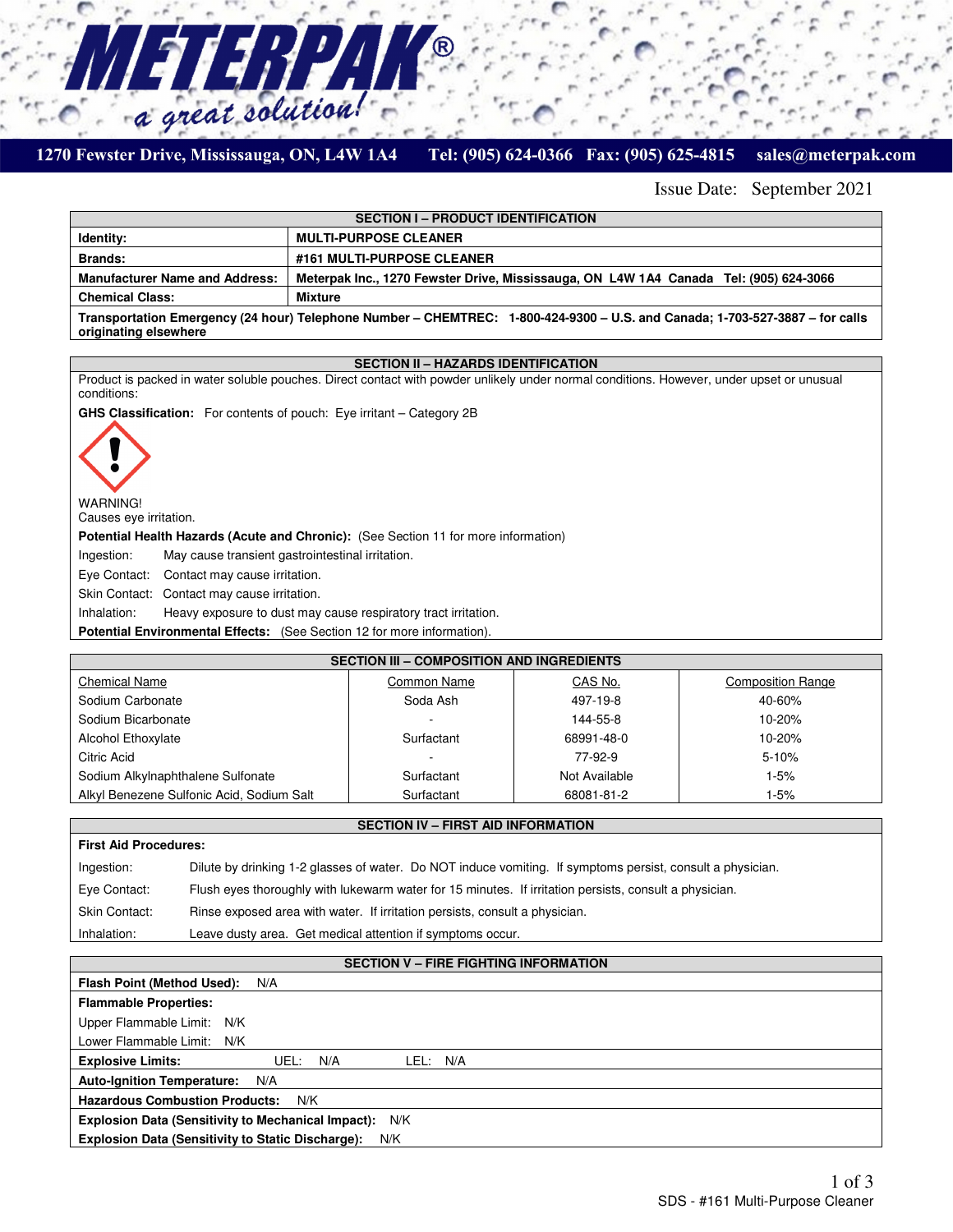**SECTION V – FIRE FIGHTING INFORMATION (cont'd)**

# **Extinguishing Media:**

Suitable: CO2, water, or dry chemical

#### Unsuitable: None known

#### **Protection of Firefighters:**

Specific Hazards Arising from the Material: None known

Protective Equipment and Precautions for Firefighters: Firefighters should be equipped with self-contained breathing apparatus to protect against potentially irritating or sensitizing fumes.

# **SECTION VI – ACCIDENTAL RELEASE MEASURES**

Personal Precautions: Minimize dust levels while collecting product (see "Inhalation" health effects). Prevent exposure to dust with NIOSH approved respirators with HEPA filters. Minimize prolonged skin contact by using gloves.

**Environmental Precautions:** DISPOSAL IS TO BE PERFORMED IN COMPLIANCE WITH FEDERAL, STATE/PROVINCIAL AND LOCAL REGULATIONS. Small solutions may be disposed of in sewer. Dry product may be landfilled if permitted by local regulations. Discard empty container in trash. Wastewater containing product may be sewered in compliance with all federal and state/provincial regulations, and local ordinances.

**Methods for Containment:** For dry product spills, collect material in an approved container while minimizing dust generation. Vacuum, as appropriate, remaining dust on floor.

**Methods for Cleanup:** Recycle or dispose of product, as necessary, in accordance with regulations. Flush small quantities down acceptable sanitary/process sewer. Wipe up all small spills with a damp cloth. Dispose of according to local regulations.

# **SECTION VII – HANDLING AND STORAGE**

**Precautions To Be Taken in Handling:** Do not handle with wet hands. Avoid breathing product dust. Wash before eating. **Precautions To Be Taken in Storage:** Store in a cool, dry place. Keep product dry to maintain free-flowing granules.

#### **SECTION VIII – EXPOSURE CONTROLS / PERSONAL PROTECTION**

**Exposure Guidelines:** Minimize dust.

**Engineering Controls:** Standard room ventilation.

**Personal Protective Equipment (PPE):** 

Eye/Face Protection: None required for normal, consumer use.

Skin Protection: None required for normal, consumer use.

Respiratory Protection: None required for normal, consumer use.

# **SECTION IX – PHYSICAL AND CHEMICAL PROPERTIES**

**Appearance (color, physical form, shape):**  Pink powder in a water-soluble pouch. **Odor:** Pleasant Fragrance **Physical State:** Solid granules at 68°F (20°C) **Vapor Pressure (mm Hg):** N/A **Vapor Density (Air=1):** N/A

**Flash Point (Method Used):** N/A **Odor Threshold:** N/A **Solubility in Water:** Completely soluble at 68°F (20°C) **Decomposition Temperature:** N/A **Evaporation Rate (nBuOAc=1):** N/A **Melting/Freezing Point:** N/A **pH (of a 1% solution):** 10.0

**Partition Coefficient (n-octanol/water):** N/A

**Volatile Organic Compound (VOC):** Not Applicable – Product not regulated for VOC Content at State or Federal level.

#### **SECTION X – STABILITY AND REACTIVITY**

**Chemical Stability:** Stable

**Boiling Point:** N/A

**Conditions to Avoid:** Open flame.

**Incompatible Materials:** Strong oxidizers, acids

**Hazardous Decomposition Products:** Oxides of carbon and nitrogen.

**Possibility of Hazardous Reactions:** No hazardous reactions known under normal use conditions.

#### **SECTION XI – TOXICOLOGICAL INFORMATION**

Product is sold in water-soluble pouches, direct contact is unlikely. However, under upset or unusual conditions:

# **Signs and Symptoms of Exposure:**

Ingestion: Possible mild gastrointestinal irritation with nausea, vomiting, and/or diarrhea.

Eye Contact: Eye contact with the product or its aqueous solution may produce irritation.

Skin Contact: Skin contact with the product or its aqueous solution may produce irritation.

Inhalation: Heavy exposure to dust may cause respiratory tract irritation.

Medical Conditions Generally Known to be Aggravated by Exposure: None known.